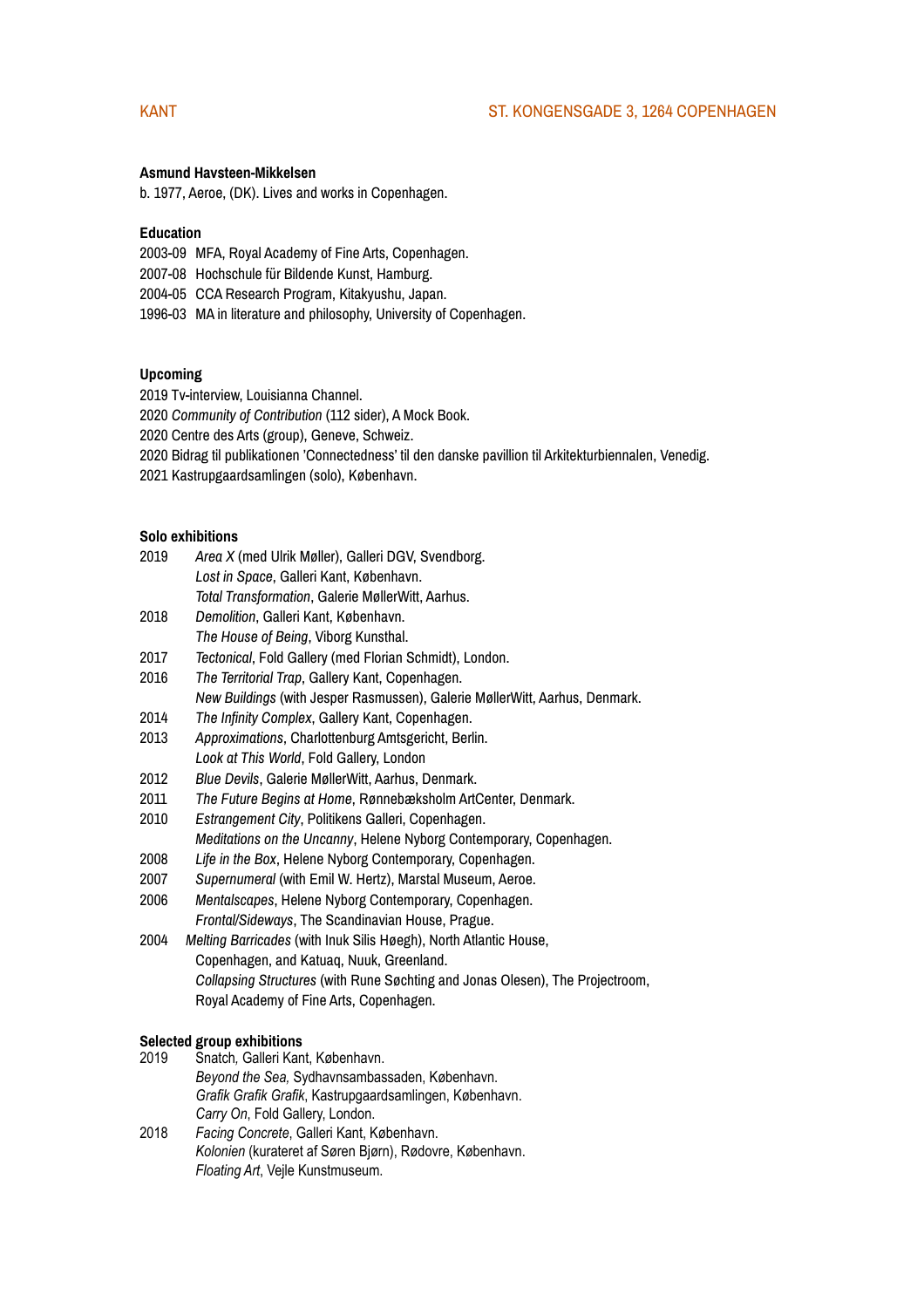| 2017 | IDEALER - Konkret Kunst Dengang og Nu, Randers Kunst Museum.<br>Selected Works, Galerie MøllerWitt, Aarhus.<br>Scenario, Galleri DGV, Svendborg, Danmark. |
|------|-----------------------------------------------------------------------------------------------------------------------------------------------------------|
|      | Show Me the Money, Museet for Samtidskunst, Roskilde.                                                                                                     |
|      | IDEALER - Konkret Kunst Dengang og Nu, Esbjerg Kunst Museum                                                                                               |
| 2016 | Good Fortune, No Blame, Gallery Susanne Ottesen, Copenhagen.                                                                                              |
|      | IDEALS - Concrete Art Then and Now, Fuglsang Art Museum, Denmark.                                                                                         |
|      | Aeroe Dog Days - Art & Music Festival, Aeroe, Denmark.                                                                                                    |
|      | Either Those Curtains, Fold Gallery, London.                                                                                                              |
|      | The Island Show, Galleri Kant, Fanø.                                                                                                                      |
|      | 50x50x50, Kastrupgaard Art Museum, Copenhagen.                                                                                                            |
| 2015 | UNDER 10 OVER 1, Galleri Kant, Copenhagen.                                                                                                                |
|      | BASTARD - Claus Carstensens Collection, Esbjerg Art Museum.                                                                                               |
|      | Picture Poking Pulling, Nissen Contemporary, Copenhagen.                                                                                                  |
|      | In Between, Galerie MøllerWitt, Aarhus.                                                                                                                   |
|      | 3-1 Kunstaktion, Aros, Aarhus.                                                                                                                            |
|      | Reflexions, Auguststr. 11, Berlin                                                                                                                         |
|      | White Energy, Galleri Kant, Copenhagen.                                                                                                                   |
| 2014 | Selected Works, Galerie Møllerwitt (DK), Aarhus.                                                                                                          |
|      | Stetige Wiederkehr des Utopischen, Trittau, Germany                                                                                                       |
| 2013 | Winter Exhibition, Galleri Kant, Copenhagen.                                                                                                              |
| 2012 | Needle In A Cloud, Fold Gallery, London.                                                                                                                  |
|      | Snowtime, Galleri KANT, Esbjerg, Denmark.                                                                                                                 |
| 2011 | Enter II, Kunsthallen Brandts, Odense, Denmark.                                                                                                           |
|      | Summer Salon, Helene Nyborg Contemporary, Copenhagen.                                                                                                     |
|      | Primitive Accumulation, Fold Gallery, London.                                                                                                             |
|      | Uferhallen Kunstaktien, Uferhallen, Berlin.                                                                                                               |
|      | 3-1Kunstauktion, Kunsten, Aalborg.                                                                                                                        |
|      | Painterly Delight II, Ystad Konstmuseum, Sweden.                                                                                                          |
| 2010 | Geist III, Auguststr. 17, Berlin.                                                                                                                         |
|      | No Food No Drink No Sticky Lollies, Stadtbad Wedding, Berlin.                                                                                             |
|      | Painterly Delight, Art Centre Silkeborg Bad, Denmark.                                                                                                     |
|      | Greetings to Ib Geertsen, Danish Graphic Center, Copenhagen.                                                                                              |
|      | Radical Adults, The Forgotten Bar Project, Berlin.                                                                                                        |
|      | CRW – Contemporary Reflections on Warfare, BKS Garage, Copenhagen.                                                                                        |
|      | Copenhagen City Art Collection 2006-2009, Copenhagen.                                                                                                     |
|      | The Hello Show, Helene Nyborg Contemporary, Copenhagen.                                                                                                   |
|      | Art in the Blood, Utzon Center, Aalborg.                                                                                                                  |
|      | A Formal Figure, Galerie im Regierungsviertel, Berlin.                                                                                                    |
| 2009 | Out of Wedding, UferHallen, Berlin.                                                                                                                       |
|      | Formation, Halle 41, Berlin.                                                                                                                              |
| 2008 | Exit, Gl. Strand, Copenhagen.<br>Jahresausstellung, HfBK, Hamburg.                                                                                        |
|      | InnenRaum, Galerie MøllerWitt, Aarhus, Denmark.                                                                                                           |
| 2007 | Autolabor, Brandenburgischer Kunstverein Potsdam e.V., Germany.                                                                                           |
|      | PT07, Vestjyllands Kunstmuseum, Tistrup, Denmark.                                                                                                         |
| 2006 | Proverbs, Portalen, Greve, Denmark.                                                                                                                       |
|      | Re-thinking Nordic Colonialism, The Living Art Museum, Nifka,                                                                                             |
|      | Reykjavik, Iceland.                                                                                                                                       |
|      | Contemporary Art, Spring Exhibition, Charlottenborg, Copenhagen.                                                                                          |
| 2005 | Total Production, Islands Brygge 83, Copenhagen.                                                                                                          |
| 2004 | Typhoon, Maeda Studio, Kitakyushu, Japan.                                                                                                                 |
|      | Minority Report, Aarhus, Denmark.                                                                                                                         |
| 2003 | Young Contemporary Art, Frederiks Bastion, Copenhagen and Inkonst, Malmø, Sweden.                                                                         |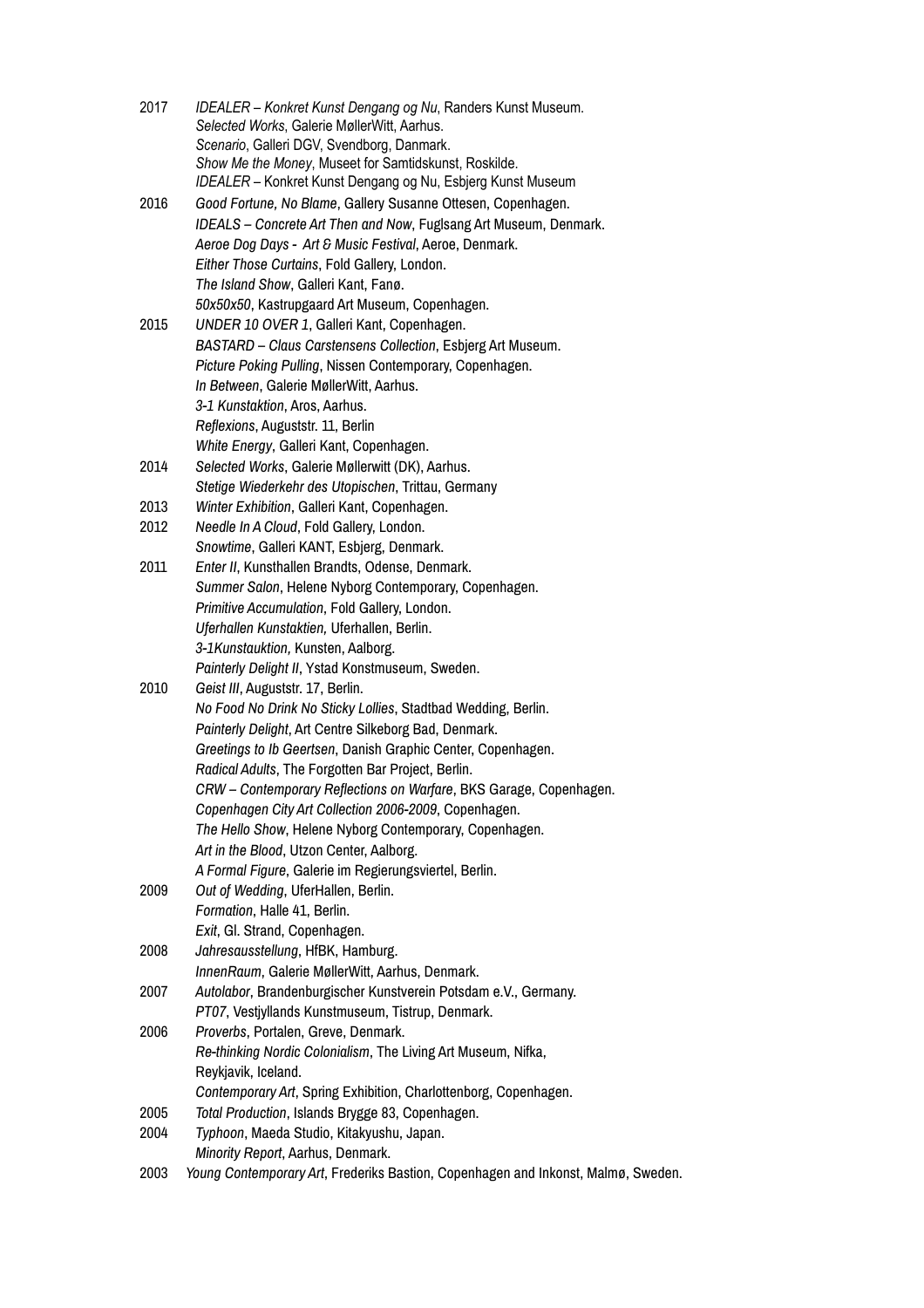# **Bibliography**

| 2019 | Rethinking Modern Architectural Icons with Havsteen-Mikkelsen, Elly Parsons, Wallpaper, 6th August.                                         |
|------|---------------------------------------------------------------------------------------------------------------------------------------------|
|      | Moderne Melankoli, Andreas Ruby, in Mentalscapes, Kerber Verlag.                                                                            |
|      | Manifest for en ny Natur i Danmark, Manifest Stafet, Arkitekturforlaget B., København.                                                      |
|      | Flooded Modernity, Point of Design, januar udgave, Polen.                                                                                   |
| 2018 | The Man Who Sank Villa Savoye, af Riya Patel, Icon Eye, januar udgave, London.<br>Louis Kahn i Danmark (128 sider), A Mock Book, København. |
|      | Ne-filozofija i savremena umetnost (178 sider - oversættelse), Novi Sad, Serbien.                                                           |
|      | Kunstværk i dansk fjord får international opmærksomhed, Kunsten, 17 august, 2018.                                                           |
|      | Artist Sinks Le Corbusier's Villa Savoye in Danish Fjord, ICON Eye, 27 juli, 2018.                                                          |
|      | Bag facaden - og det menneskelige arkiv, anmeldelse af Trine R. Andersen, Kunsten.nu, april, 2018.                                          |
|      | Det Konkrete bliver Metafysisk, anmeldelse af Mai Misfeldt, Kristelig Dagblad, 4. april, 2018.                                              |
|      | The House of Being, katalog, Viborg Kunsthal, 2018.                                                                                         |
| 2017 | Ny Dansk Kunst, Lisbeth Bonde (red), Gyldendal, dec. 2017.<br>Tectonical, anmeldelse af Laurence Noga, Saturation Point, maj 2017.          |
|      | Det Frosne Danmarkskort, Danmark – en Kolonimagt, Gads Forlag, p. 439, 2017.                                                                |
|      | Non-filosofi og Samtidskunst, essayserie i 4 dele på Kunsten.nu, 6, 13, 20 & 27 feb. 2017.                                                  |
|      | Fascineret af Fremmedgørelse og Rationalitet, interview i Fyns Amts Avis, 22 feb. 2017.                                                     |
| 2016 | Maleri er et Uendeligt Mulighedsfelt, review by Lisbeth Bonde, Kunsten.nu, Oct. 2016.                                                       |
|      | Arkitekten, vol. 118, p. 8., June 2016.                                                                                                     |
|      | Psykologiske Rum, Information, 27th May 2016.                                                                                               |
|      | For Mig er Arkitekturen en Måde at Fortælle Historier På, Interview v. Lisbeth Bonde, Kunsten.nu, April.                                    |
|      | Artistoftheweek.dk, interview, April, 2016.                                                                                                 |
| 2015 | Art and Economy, radio-interview by Michael Müller, P1 28th Dec. 2015.                                                                      |
|      | Rum Magazine (cover), Stockholm, Sweden, Oct. 2015.                                                                                         |
|      | Man Rejser i Linjer, interview, Regnfang, March 2015.                                                                                       |
|      | Demo Mod Vinter, Kunsten.nu, Feb. 2015.                                                                                                     |
| 2014 | Positive Propaganda, interview, Aripaev newspaper, Estonia, Oct. 2014.                                                                      |
|      | Imagine Architecture. Artistic Visions of the Urban Realm, p. 64-65. Gestalten,                                                             |
|      | Ed. Lukas Feireiss, Aug. 2014.                                                                                                              |
|      | Sven Nommesen: Structure as Habitat. Asmund Havsteen-Mikkelsens View of Cities and Images, in                                               |
|      | catalogue: Stetige Wiederkehr des Utopischen, Trittau, Feb. 2014.                                                                           |
| 2013 | Mit Berlin, DR K, 30 min. documentary on national television, Oct. 2013.                                                                    |
|      | Approximations in Grüntuch Ernst Dialoges, Distanz Verlag, Berlin, Aug. 2013.                                                               |
| 2012 | Malene Birkelund: Videnskaben lagt i blød, Fyens Stiftstidende, 19. Dec. 2012.                                                              |
|      | Arne de Boer: Stand By for Hyperdrive, Text for Blue Devils exhibition, Nov. 2012.                                                          |
|      | Asmund Havsteen-Mikkelsen, Kunsten.nu., Nov. 2012.                                                                                          |
| 2011 | Enter II, catalogue, Kunsthallen Brandts, Odense, 2011.                                                                                     |
|      | The Future Begins at Home, catalogue, Rønnebæksholm, Næstved, 2011.                                                                         |
|      | Dina Feilberg: Subtile Undersøgelser af Rum, Kunstmagasinet Janus, Juni 2011.                                                               |
|      | Arne de Boer: New Wounds, in Primitive Accumulation, Catalogue, London, 2011.                                                               |
| 2010 | Estrangement City, Politiken, October 28th, 2010.                                                                                           |
|      | Asmund Havsteen-Mikkelsen, Information, July 24th., 2010.                                                                                   |
|      | Meditations on the Uncanny, catalogue, Lettre Publishing, Copenhagen, 2010.                                                                 |
|      | Kunsten at føle sig hjemme, radio-interview, P1 - Vita, May, 2010.                                                                          |
| 2009 | Lettre International 20 Jahre Mauerfall (visual contribution), Berlin und Europa, 2009.                                                     |
|      | Beyond Architecture - Imaginative buildings and fictional cities, p. 40-41.                                                                 |
|      | Edited by Lucas Freireiss, Gestalten Verlag, Berlin, 2009.                                                                                  |
| 2008 | Melting Barricades, Sleek Magazine, Berlin, December 2008.                                                                                  |
|      | The Way We Live Now (visual contribution), Lettre Internationale, 2008.                                                                     |
|      | Bente Scavenius: Klinisk renset for liv (review), Børsen, August 2008.                                                                      |
| 2007 | Torben Weirup: Udflugt til Blokland, Danish Art 07, Aschehoug, Copenhagen, 2007.                                                            |
|      | Jesper Rasmussen: På Kant med Byens Dybder, Kunstmagasinet Janus, September 2007.                                                           |
|      | The Celeste Art Prize 2007, catalogue, London, 2007.                                                                                        |
| nnnn | aataladus Dastalan Osaus 0000                                                                                                               |

2006 *Proverbs*, catalogue, Portalen, Greve, 2006.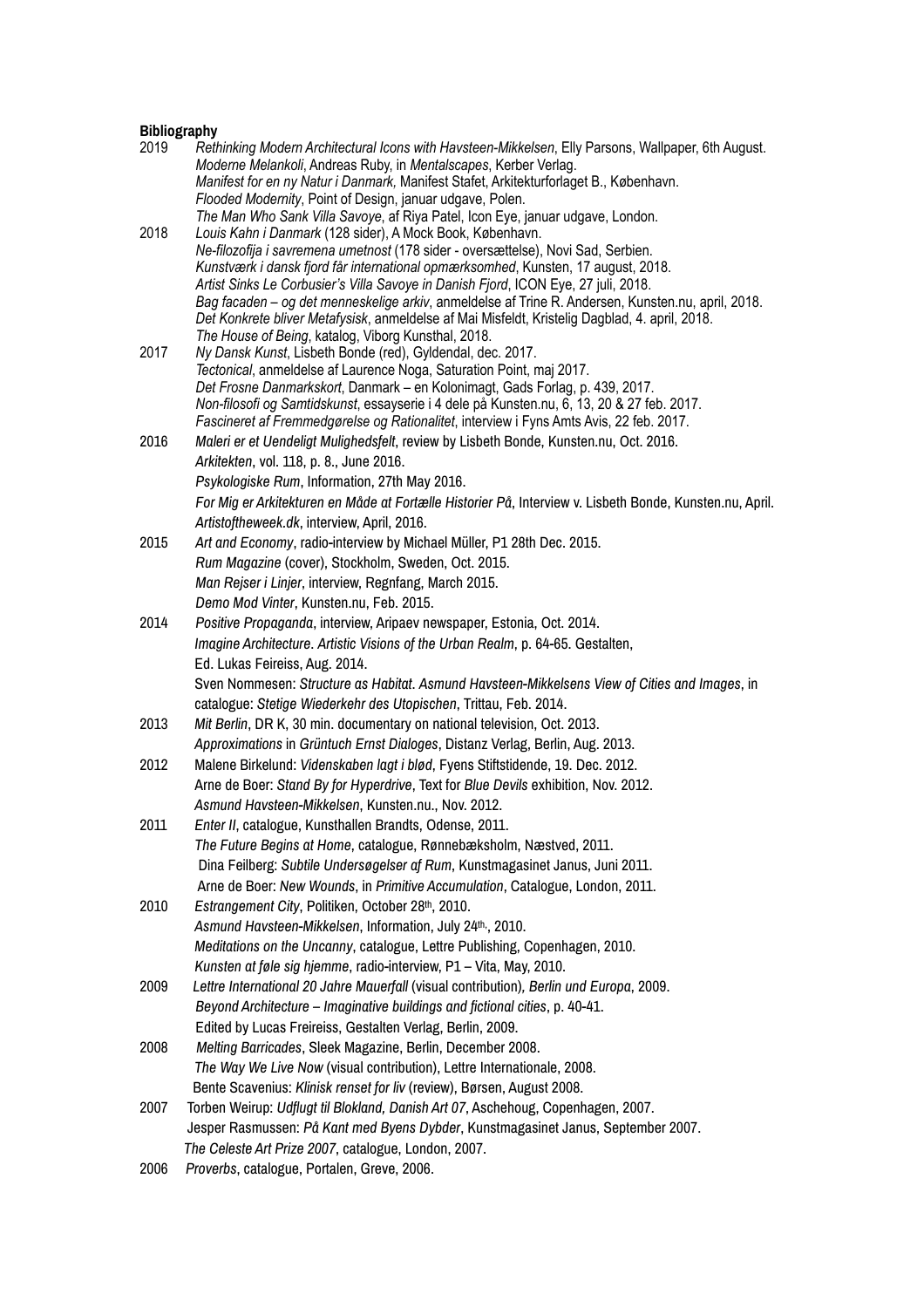*Frontal/Sideways*, catalogue, The Scandinavian House, Prague, 2006.

2005 May Misfeldt: *Melting Barricades*, *Danish Art 05*, Aschehoug, Copenhagen, 2006. *Intimate Absence*, Patrick Huse (ed.), Delta Press, and Henie Onstad Kunstsenter, Norway, 2005.

*CCA Research Program 2004-2005*, cataloque, Kitakyushu, Japan, 2005.

2004 *Melting Barricades*, catalogue, North Atlantic House, Copenhagen, 2004.

### **Grants**

| 2019 | Ny Carlsberg Fondet        |  |
|------|----------------------------|--|
|      | Grosserer L.F.Foghts Fond  |  |
| 2018 | Bergia Fonden              |  |
|      | <b>Dreyers Fond</b>        |  |
| 2017 | Statens Kunstfond          |  |
|      | Grosserer L.F. Foghts Fond |  |
| 2015 | The Danish Art Counsil.    |  |
|      | Grosserer F.L.Foghts Fond. |  |
| 2014 | The Danish Art Counsil.    |  |
| 2012 | The Danish Art Counsil.    |  |
| 2011 | Henry Heerup Legatet.      |  |
|      | The Danish Art Counsil.    |  |
| 2010 | The Danish Art Counsil.    |  |
| 2008 | <b>Beckett Fonden</b>      |  |
|      | Oticon Fonden              |  |
|      | Ragnvald & Ida Blix' Fond  |  |
| 2004 | <b>Augustinus Fonden</b>   |  |
|      | N.A.P.A.                   |  |
|      |                            |  |

# **Commissions**

| 2017 | Retten i Roskilde, Den Hielmstierne-Rosencroneske Stiftelse, Roskilde, Danmark. |
|------|---------------------------------------------------------------------------------|
| 2015 | Vestre Landsret, Ny Carlsberg Foundation, Denmark.                              |
| 2013 | Horisonter, Middelfart Gymnasium, Denmark.                                      |
| 2013 | Approximations, in Dialoges, Gruntuch Ernst, Distanz Verlag, Berlin.            |
| 2012 | Det Komplementære Rum, The Science Building, Nyborg Gymnasium.                  |
|      | Interferens, site-specific painting at Jazzhus Montmartre, Copenhagen.          |
| 2007 | Eye-D, Carl Jacobsens Vej, Valby.                                               |

## **Public Collections**

| 2019 | Statens Kunstfond, Danmark.              |
|------|------------------------------------------|
| 2017 | Det Svenske Kunstråd, Stockholm, Sverige |
| 2016 | Novo Nordisk Art Collection, Denmark.    |
| 2016 | Kastrupgaard Samlingen, Denmark          |
| 2015 | Novo Nordisk Art Collection, Denmark.    |
| 2014 | Ny Carlsberg Fondet, Denmark.            |
| 2013 | Horsens Gymnasium, Denmark.              |
| 2012 | Statens Kunstfond, Denmark.              |
| 2009 | Copenhagen City Council, Denmark         |
| 2008 | <b>Statens Kunstfond, Denmark</b>        |

Private collections in Denmark, Germany, United Kingdom, France and South Korea.

# **Competitions**

2016 Winner of public competition for design of facade of Valsemøllen, Esbjerg, Denmark.